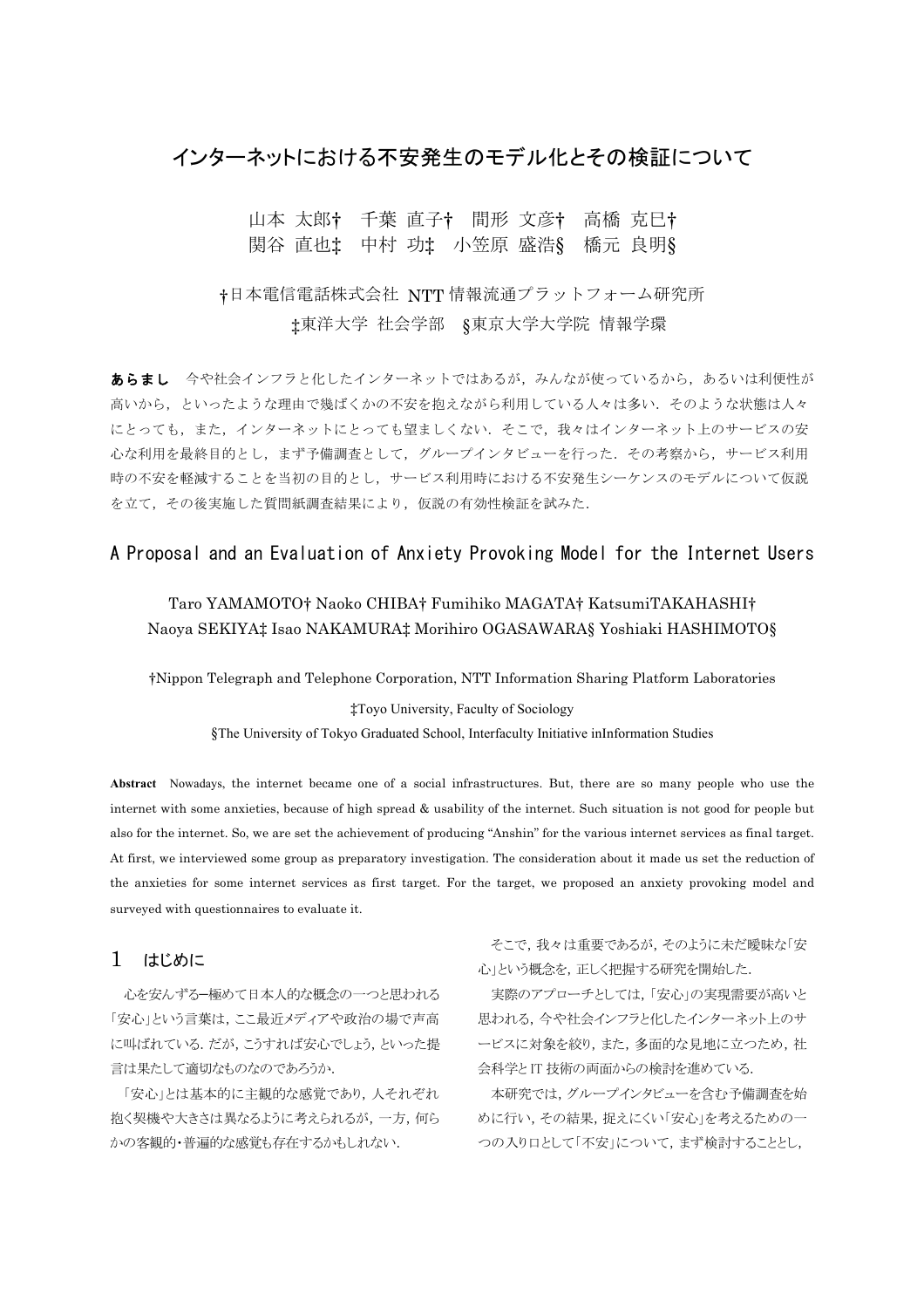「不安」の発生シーケンスモデルについて仮説を立て、「不 安」に関する質問紙調査を実施してきた.

本論文では、第2章において、従来研究について簡単 に触れた後,第3章において、グループインタビュー結果 について述べた後、「不安」の発生シーケンスモデルを第4 章で紹介し、第5章において、質問紙調査結果を部分的に 用いた「不安」の発生シーケンスモデルの検証の一部につ いて述べる.

#### $\overline{2}$ 従来研究

本章では、関連する研究を簡単に紹介する.

社会調査としては、中村・関谷他による「日本人の安全 観」に関する調査研究[1]が挙げられる。彼らは、新聞記事 分析,グループインタビュー,訪問面接調査により、理性的 な安全認識だけではなく、安心・不安感情が入り混じった 「安全に関する問題に共通する心理・考え方・概念」=「安 全観」について、調査分析を行い、不安は報道や情報に影 響を受け易く、移ろい易いことや、安全性に関わる具体的 対象を前にすると、不安感情を必要以上に高めたり、低め たりする心理的要因があると考察している。

一方, 対象を IT 関連とした研究としては, 日景.他による 研究[2]が存在する。この研究は、利用者に安心感を提供 するシステム設計や評価手法の実現を目的とし、情報セキ ュリティ技術に対する安心感の構造を共分散構造分析によ り明らかにするものであり、安心感要因として、外的要因(セ キュリティ技術, ユーザビリティ, 信用)と内的要因(経験, プ リファランス(趣味嗜好), 知識)が存在すると結論付けている. その他の研究については、参考文献[3]を参照されたい.

# 3 グループインタビュー

## 3.1 概要

「安心」というものを人々はどのようにとらえているのか? それを踏まえなければ、本研究は正しい方向性を見出せ ないと考え、外観的な展望を得るための第一歩として、グ ループインタビューを実施した. その概要は以下の通り.

| 日時:2008年9月17日(水)~19日(金) 各2時間        |  |  |  |  |  |  |
|-------------------------------------|--|--|--|--|--|--|
| 場所:東京都                              |  |  |  |  |  |  |
| <b>参加者*1</b> :A, B, Dグループ:男性3名女性3名, |  |  |  |  |  |  |
| Cグループ:男性1名女性3名(当日男性2名欠席).           |  |  |  |  |  |  |
| Eグループ:男性2名女性4名                      |  |  |  |  |  |  |
| FF FR  25                           |  |  |  |  |  |  |

・日常生活において感じた不安・安心の事例 ・ネットワークサービスを利用する際に感じた不安・安心の事例

\*1 各参加者グループの属性は図 1 の通り. 図中の「不安感尺度」 と「リテラシ尺度」は不安の感じ易さとインターネットリテラシの高さを 表す独自尺度であり、それら尺度に基づき、グループインタビュー に先立って実施したファインディング調査結果からグルーピングを 行い,対象者を抽出した.



#### $32<sub>2</sub>$ 結果と考察

我々は、グループインタビューの発言の中から、安心に 関する事例と不安に関する事例を抽出し、それぞれ日常生 活に関する事例とネットワーク·ITに関する事例に分けた.

なお、事例数は、発言者が異なれば、同じ事例と思われ るものでも、それぞれカウントする延べ数とした。

また、事例に落とし込む際に、どうしても発言の裏側にあ る隠れた意図を読み取る必要があり、その補完に際しては、 恣意的な解釈をしないよう注意を払った.

得られた事例数の内訳および各グループ別ネットワー ク·IT に関する安心事例数と不安事例数の比較は表 1,表 2の通り.

なお,比較的詳細な発言リストについては、参考文献[3] を参照されたい.

|        |          | 不安事例数 (延べ)        |     | 安心事例数(延べ) |                   |    |  |
|--------|----------|-------------------|-----|-----------|-------------------|----|--|
|        |          | ネット               |     |           | ネット               |    |  |
|        | 日常<br>生活 | ワーク<br>$\cdot$ IT | 計   | 日常<br>生活  | ワーク<br>$\cdot$ IT | 計  |  |
| A グループ | 12       | 8                 | 20  | 11        | 9                 | 20 |  |
| Bグループ  | 8        | 13                | 21  | 8         | 10                | 18 |  |
| Cグループ  | 19       | 12                | 31  | 8         | 5                 | 13 |  |
| Dグループ  | 16       | 14                | 30  | 5         | 9                 | 14 |  |
| Eグループ  | 16       | 11                | 27  | 9         | 17                | 26 |  |
| 合計     | 71       | 58                | 128 | 41        | 50                | 91 |  |

表 1. 事例数の内訳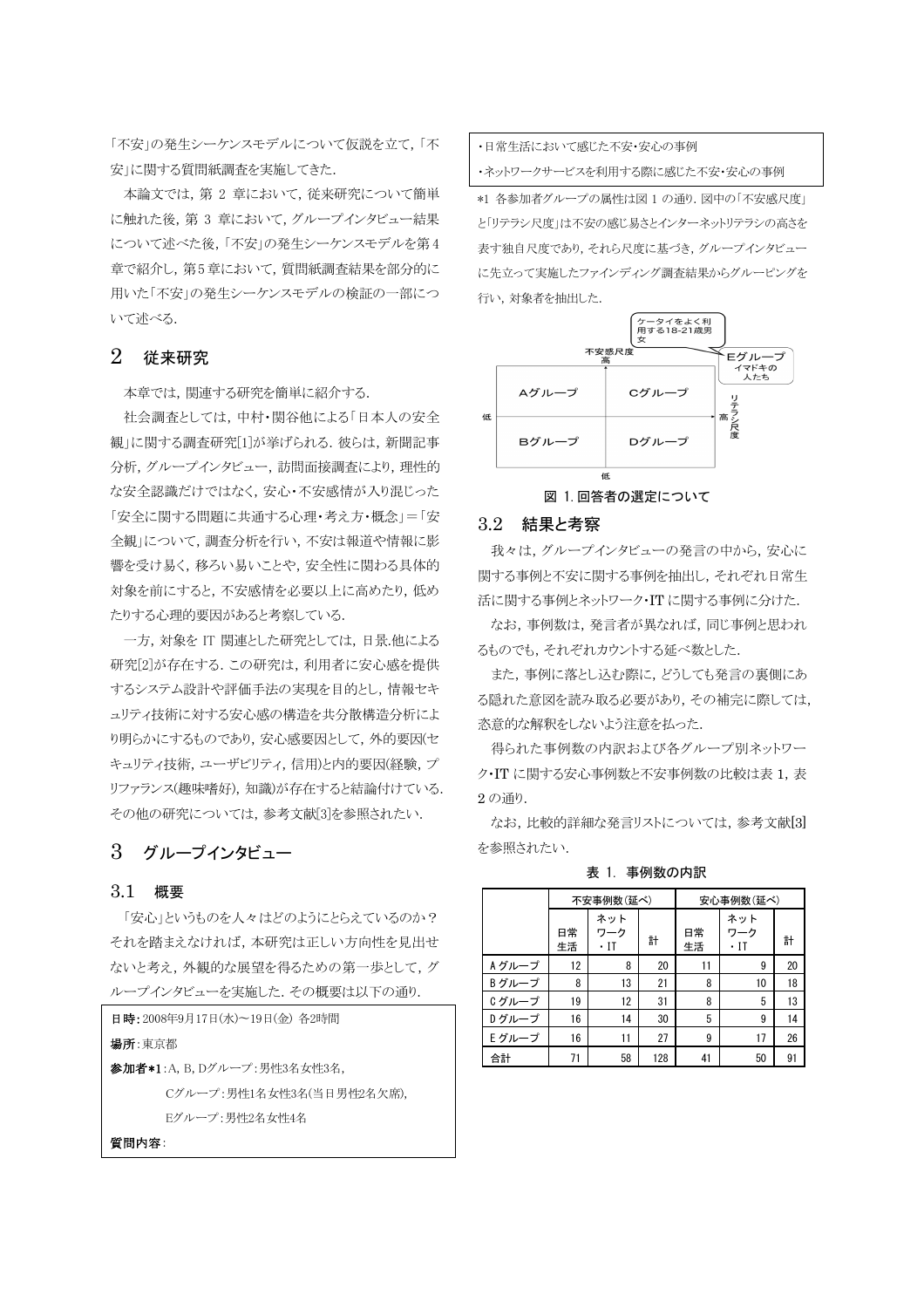

# 表 2. 各グループ別 NW · IT の安心/不安事例数

## 3.3 Eグループの結果と考察

図1の分類軸に沿って、分析を行う前に、特別な存在で ある E グループの考察を行う. E グループの回答者には, イマドキの若者故の革新的な発言を期待していたのである が、アンケートサイトに登録しているような者たちであったた めか、他のグループよりも人に米惑を掛けることを不安と感 じる(33.3%, N=27)といった常識的な発言が多く見られた. 但し、ネットワーク·IT に関しては、他のグループと異なり、 不安よりも安心の事例の方がかなり多い(表2参照)ことや、 クチコミが原因で不安になることは全グループ中2位である 一方(7.4%, N=27), 報道や周知が原因で不安になること がない(0%, N=27)といった期待通りの結果が得られた.

安心に関しては、ネットサービスを積極的に利用して安 心を得ることが多く、SNSの友達登録やPC向けメールア ドレスなど簡単に変更できるものは問題があれば変更すれ ばよいと考えることで不安に感じないといった発言も見られ た.

# 3.4 リテラシの高低からみた結果と考察

続いて、図1横軸に沿って、表3を基に考察を行う.イン ターネットリテラシが低いと思われるA·Bグループ(低リテラ シグループ)と高いと思われる C・D グループ(高リテラシグ ループ)であるが、金銭的·資産的被害に対する不安は共 に多く感じており(低:39%,N=41⇔高:41%,N=61), 知名 度が高い被害である個人情報漏えいといったプライバシー 侵害に対する不安についても同様である(低:19.5%.N=41  $\Leftrightarrow$  高: 21.3%, N=61).

ネットワーク·IT に関する事例に関しては、低リテラシグ ループは、漠然とした被害を予想して不安に思う(低: 38.1%,N=21⇔高:15.4%,N=26)のに対し、高リテラシグル ープは、ネット上のコミュニケーションに関するトラブル(低: 4.8%,N=21⇔高:26.9%,N=26)といった具体的な被害を 予想して不安に思っている. また、子どもなど自分以外の 者に対する被害を想定するのも、余裕があるためか、高リ テラシグループに多い(低:0%,N=21⇔高:7.7%,N=26).

不安を感じる原因については、低リテラシグループでは, 報道や周知 (低: 28.6%, N=21⇔高: 3.8%, N=26)が多く挙 げられ, 高リテラシグループは, クチコミ(低:4.8%,N=21⇔ 高: 7.7%, N=26)がやや多く挙げられた. また, 予想通り, 低リテラシグループの方が知識を原因とする不安を感じる ようである(低:57.1%.N=21⇔高:15.4%.N=26).

表 3. リテラシ尺度からみた比較

|                    | 漠然とした被害予想 | 金銭的·資産的被害 | コミュニケーショントラブル | プライバシ侵害 | 自分以外の被害 | 知識不足が原因 | 報道・周知が原因 | クチコミが原因 |
|--------------------|-----------|-----------|---------------|---------|---------|---------|----------|---------|
| 低リテラシ<br>日常生活の不安   | 10.0      | 30.0      | 0.0           | 10.0    | 15.0    | 20.0    | 0.0      | 5.0     |
| 低リテラシ<br>NW/IT の不安 | 38.1      | 47.6      | 4.8           | 28.6    | 0.0     | 57.1    | 28.6     | 4.8     |
| 低リテラシ<br>不安総計      | 24.4      | 39.0      | 2.4           | 19.5    | 7.3     | 39.0    | 14.6     | 4.9     |
| 高リテラシ<br>日常生活の不安   | 17.1      | 37.1      | 0.0           | 8.6     | 31.4    | 8.6     | 11.4     | 0.0     |
| 高リテラシ<br>NW/IT の不安 | 15.4      | 46.2      | 26.9          | 38.5    | 7.7     | 15.4    | 3.8      | 7.7     |
| 高リテラシ<br>不安総計      | 16.4      | 41.0      | 11.5          | 21.3    | 21.3    | 11.5    | 8.2      | 3.3     |

### 3.5 不安感の高低からみた結果と考察

次に、図1縦軸に沿って、表4を基に考察を行う. 不安を 感じ易いと思われるA·Cグループ(高不安感グループ)と感 じにくいと思われるB·Dグループ(低不安感グループ)であ るが、全体的に報道・周知が原因で不安に思うことはあまり 差がない(低:11.8%,N=51⇔高:9.8%,N=51). クチコミに ついては、高不安感グループの方が気にしている(低: 4.8%, N=51⇔高: 7.7%, N=51)ようである.

表 4. 不安感尺度による比較

|                 | 漠然と-<br>した 被害予想 | 金銭的 資産的被害 | プライバシ侵害 | 経験不足が原因 | 報道・周知が原因 | クチコミが原因 |
|-----------------|-----------------|-----------|---------|---------|----------|---------|
| 日常生活の不安<br>低不安感 | 8.3             | 37.5      | 16.7    | 8.3     | 4.2      | 0.0     |
| 低不安感 NW/IT の不安  | 18.5            | 51.9      | 37.0    | 3.7     | 18.5     | 0.0     |
| 低不安感<br>不安総計    | 13.7            | 45.1      | 27.5    | 5.9     | 11.8     | 0.0     |
| 日常生活の不安<br>高不安感 | 19.4            | 32.3      | 3.2     | 6.5     | 9.7      | 3.2     |
| 高不安感 NW/IT の不安  | 35.0            | 40.0      | 30.0    | 15.0    | 10.0     | 15.0    |
| 高不安感<br>不安総計    | 25.5            | 35.3      | 13.7    | 9.8     | 9.8      | 7.8     |

ネットワーク·ITの不安事例について見ると、高不安感グ ループは、漠然とした被害を予想して不安に思う(低: 18.5%, N=27⇔高: 35.0%, N=20)のに対し、低不安感グル ープは、具体的な金銭的·資産的被害(低:51.9%.N=27⇔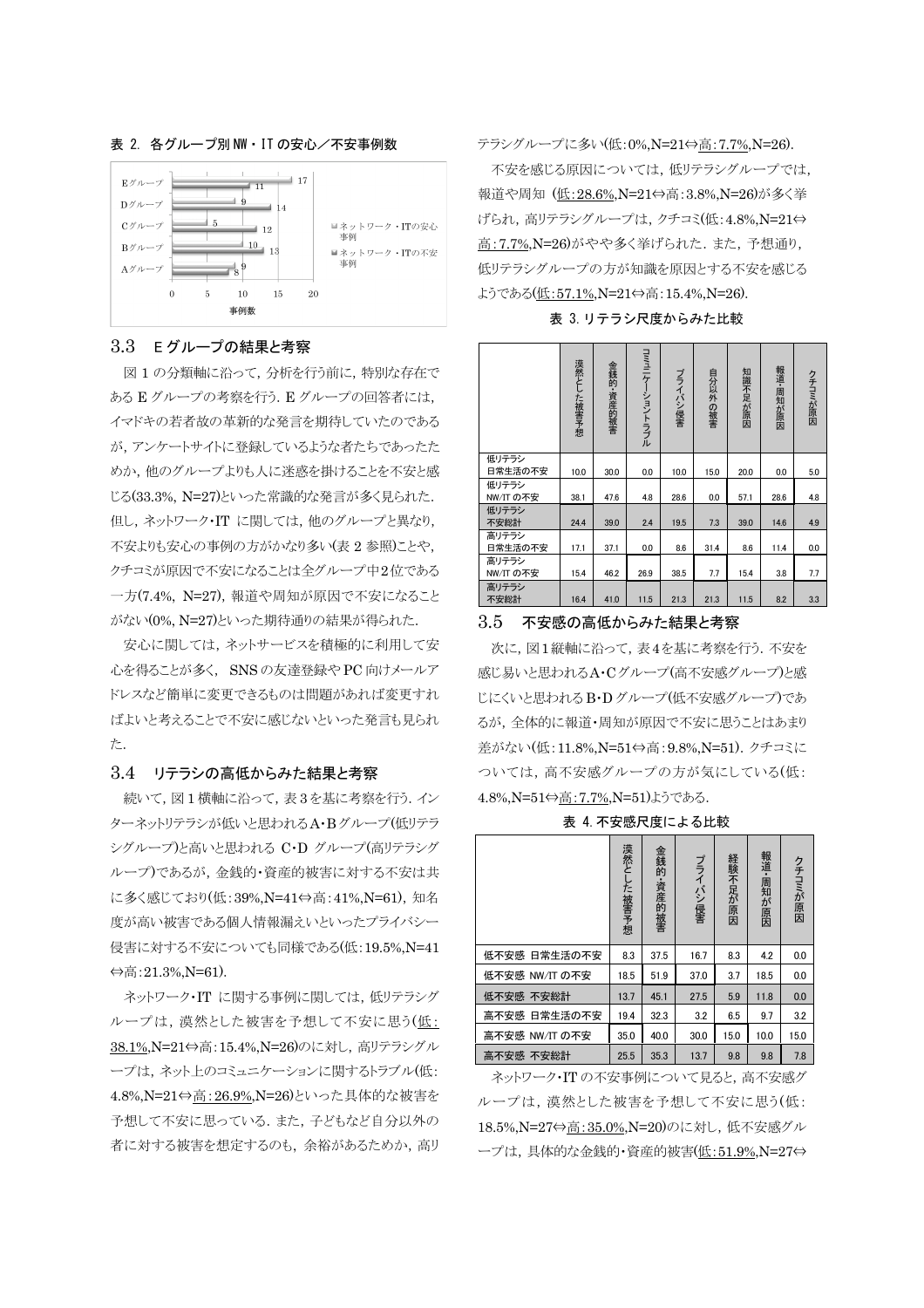高: 40.0%,N=20)やプライバシー侵害(低: 37.0%,N=27⇔ 高: 30.0%, N=20)を予想して不安に思うようである. 不安を 感じる原因については、高不安感グループは、経験不足を やや多く挙げている(低:3.7%,N=27⇔高:15.0%,N=20).

# 3.6 その他の結果と考察

最後に、発言の内容について触れる.

- <安心について>
- 高い利便性と安心とを同一視する向きが見られた。
- 仕事からの解放時や自宅にいるとき、ほっとするという回 答が多く見られた

<対策について>

- 不安でありながらも、便利なので利用してしまうという回答 が多く見られた. 特に、普段は使わない CGM(Consumer Generated Media)サービスを、急な怪我のため利用して、 結果的に安心を得られたという事例もあった.
- 金銭に関する不安に対して、口座番号を通知することは避  $\mathbf{z}$ けたり、高額商品のネット取引は利用しないといった、何ら かの運用的な対策を行っていることが多い.
- ネットコミュニケーションに関しては、ある程度は回避不能 と認識していたり、炎上を避けるため書き込み時に言い回 しに注意するといった発言が見られた.

全体的に、「安心」の事例を問う質問に対しては明確で 的確な事例がすぐには挙げられないことが多かった。一方、 「不安」の事例については比較的容易に回答が得られた. このことは「安心」の曖昧な認識を意味しているのではない かと思われる.

また、発言の内容を整理すると、お金が騙し取られる、プ ライバシーが侵害される、といった具体的な危機的状況を 想定することで不安になるといった構造が感じられた. 更に, そのような危機的状況を想定したり、その想定を強くしたり 弱くしたりする背景には「相手が信用できない」「よくわから ない(知識がない)」といった共通的な要因があるように感じ られた.

#### 不安発生モデル  $\overline{4}$

# 4.1 不安発生シーケンスのモデル化

前章のグループインタビュー結果の考察の通り、「安心」 を感じた事例に関する質問に対する回答よりも、「不安」を 感じた事例に関する質問に対して、具体的かつ明確な回 答が得られた割合が圧倒的に多かったことから、人間が意 識的に感じているのは「安心」よりも「不安」であると考えた.

また、「安心」の一側面として、「不安」がなくなった場合 に「安心」を感じる場合があると考えられることから、「安心」 について詳しく調査·考察を行う以前に、まず、「不安」につ いて調査・考察を行うこととした.

そこで、不安をなくすことを検討する上で、どのように不 安が発生するのかを明らかにすることを目的として、不安の 発生シーケンスをモデル化した仮説を構築した(図2).





本モデルは以下の構造を有している.

- Def.1 <不安予想と不安>「個人情報が漏えいする」といっ た危機的状況を予想することによって、不安は発生す る、そのような予想を「不安予想」と称する、「不安予 想」は人や場合によって異なる.
- Def.2 <不安予想の連結>不安が発生するに至る不安予 想は一つとは限らず、複数の不安予想が積み重なる ことにより、不安は発生する.
- Def.3 <正方向不安因>不安予想に至る原因が存在し、一 つまたは複数の原因により、不安予想は想起・増幅さ れる. そのような原因を「不安因」と称する.
- Def.4 <負方向不安因>一方, 不安予想を消滅・減少させ る方向に影響する原因も存在すると考えられる。この ような原因もまた「不安因」と称する.
- Def.5 <不安の去就>発生した不安は、予想が実現する. または予想が消滅する以外、継続し続ける。

表 5 不安因候補

#### 42 不安因候補

| <b>ALUAIN</b>  |         |  |        |         |  |  |  |
|----------------|---------|--|--------|---------|--|--|--|
| 項<br>番         | 不安因     |  | 項<br>番 | 不安因     |  |  |  |
|                | 性格·気分   |  | 12     | 発生し易さ   |  |  |  |
| $\overline{2}$ | 信用度     |  | 13     | 共感      |  |  |  |
| 3              | 親近感     |  | 14     | 優越感/劣等感 |  |  |  |
| 4              | 好悪感情    |  | 15     | 利便性     |  |  |  |
| 5              | 群集心理    |  | 16     | 経験      |  |  |  |
| 6              | 制御性     |  | 17     | 知識      |  |  |  |
| 7              | 予測可能性   |  | 18     | 情報源     |  |  |  |
| 8              | 理想との乖離度 |  | 19     | 保険      |  |  |  |
| 9              | 日常との乖離度 |  | 20     | サポート    |  |  |  |
| 10             | コンテキスト  |  | 21     | 代替      |  |  |  |
| 11             | 重要性     |  | 22     | 人的解決力   |  |  |  |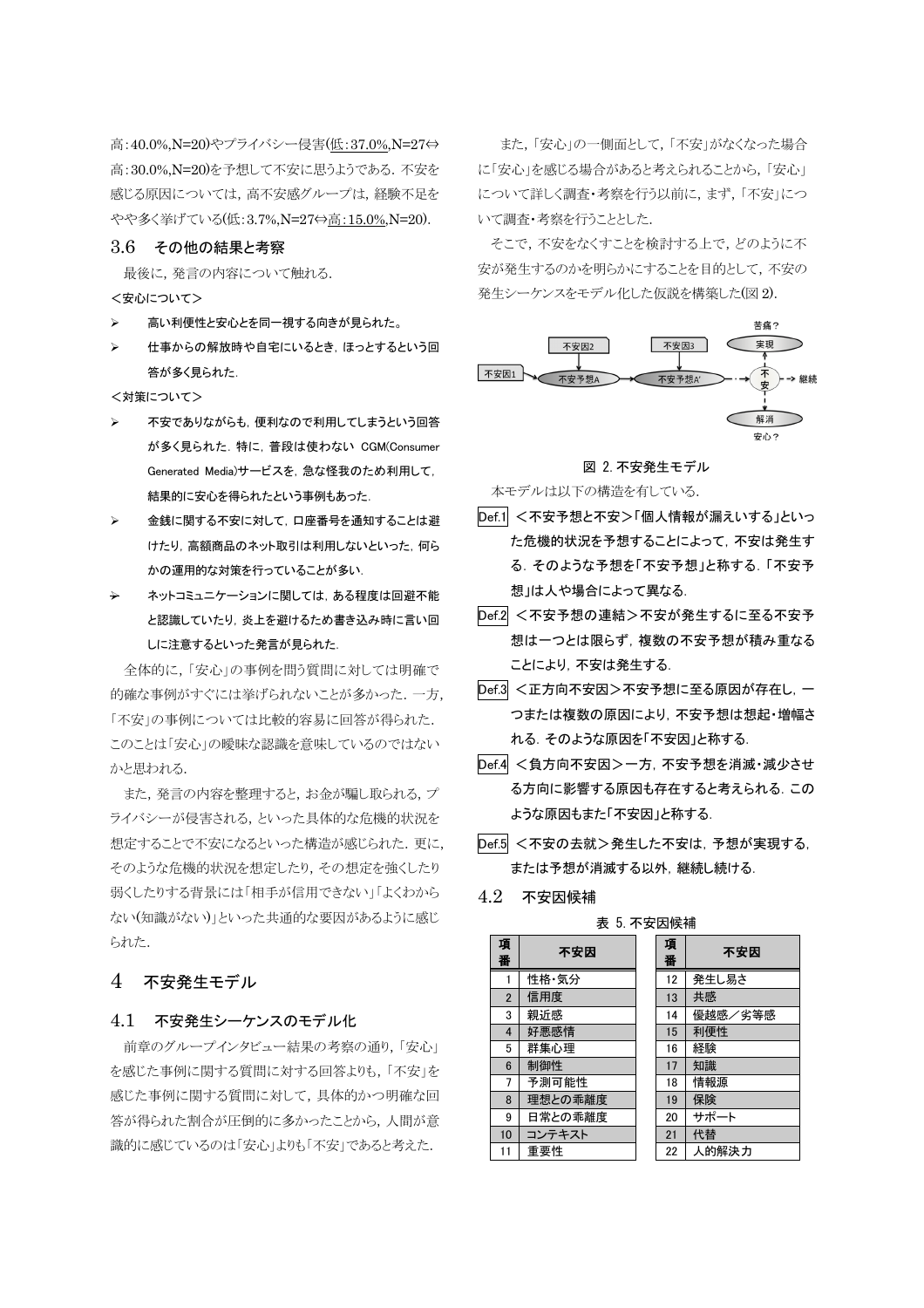不安因候補としては、グループインタビューの発言や内 部での議論から、表5のような候補リストを作成した.これら は、大きさや種類等が変わることによって、不安を励起・増 幅したり, 消滅・軽減したりする要素となり得ると考えている ため、実際には、かなり細分化された分類表を構成する.

具体的な例を挙げると、ネットショッピングにおいて、販 売会社に対する信用度が高ければ、不安は減るし、逆に信 用度が低ければ、不安は増幅されるといった具合である。

# $5$  検証

# 5.1 質問紙調査の概要

前章において、不安発生モデルを提示したが、これはあ くまでも仮説であり, 十分な検証が必要である. そこで, 検 証と不安に関する更に深い調査を行うため、インターネット を利用していない方々の意見も反映する形式で、下記のよ うな質問紙調査を実施した.

対象者: 東京都在住の 15~69 歳の男女 500 名

| 方式:ランダム・エリア・クォータサンプリング/訪問留置         |
|-------------------------------------|
| 他の調査意図を勘案した設計結果を表6に示す.              |
| 表 6. 調査票設計結果                        |
| 1.メディア利用動向                          |
| 1.1. 一般(問1)                         |
| 1.2. ネットメディア(問 2-8)                 |
| 2.ネットに関する不安意識の把握(問 9-14)            |
| 3.不安に関する変数                          |
| 3.1. 不安予想 x 不安の大きさ/経験・場面(問 15-17)   |
| 3.2. 不安因[知識](問 18)                  |
| 3.3. 不安予想[個人情報の漏えい] x 不安の大きさ(問 19)  |
| 3.4. 被害種別[個人情報の漏えい] x 認知した苦痛の大きさ    |
| (問 20)                              |
| 3.5. 不安予想 × 不安因(問 21-24)            |
| 3.6. 不安因 x パラメータ「信用材料・情報源](問 25-26) |
| 3.7. 対策(問 27-28)                    |
| 4.一般的社会心理学的尺度                       |
| 4.1. 信頼、コミュニケーション能力(問 29-31)        |
| 4.2. 特性不安、悲観楽観、運命論(問 32-34)         |
| 5.デモグラフィック要素(F1-8)                  |
| 性別、年齡、結婚、同居人数、住居、学歴、職業、年収           |

不安発生モデルの検証で主に利用するのは表6中の第 3部である. 3.1.および 3.3 において、不安予想と不安の大 きさの関連を求め、同時に不安因である「経験」の有無との 関係を併せて調査した.

### 5.2 不安予想と不安の関係

不安予想については、想定した場面ごとに、グループイ ンタビューにおける不安事例を参考として、表7のような選 定を行い、前章のモデル Def.1<不安予想と不安>に関し、 表 7 の不安予想を提示し、それに対して「とても不安」「や や不安」「あまり不安ではない」「まったく不安ではない」の 何れかの回答を選択させた. それぞれについて, 第1/2の 選択肢を選択した割合を「不安を感じる割合」と定義した.

### 表 7. 調査票中の主な不安予想

|    |                  |                                                   |                    | 不安を  |
|----|------------------|---------------------------------------------------|--------------------|------|
| 項番 | 分類               | 内容                                                | 感じる<br>割合(%)       |      |
| 1  |                  | 利用料金請求額が予想以上に高額                                   | 78.2               |      |
| 2  | 金銭関              | フィッシング詐欺                                          | 81.8               |      |
| 3  | 係                | ワンクリック詐欺                                          | 84.6               |      |
| 4  |                  | 架空請求                                              |                    | 82.0 |
| 5  | ネットシ             | 支払いに利用したクレジットカードの情報が悪用される                         |                    | 90.2 |
| 6  | ョッピン             | 購入・落札した品物が届かない                                    |                    | 87.6 |
| 7  | グ・オ<br>ークシ<br>ゴン | 届いた品物の状態が悪かったり、思っていたものと違う                         |                    | 89.2 |
| 8  |                  | メールの宛先を間違える                                       |                    | 69.2 |
| 9  |                  | 送ったはずのメールが相手に届かない                                 |                    | 66.8 |
| 10 | メール              | メー<br>-ルの内容を盗み見される                                |                    | 69.4 |
| 11 | 等                | メールの返信がない                                         |                    | 59.4 |
| 12 |                  | メールやチャット等で伝えたいことが誤解される                            |                    | 70.0 |
| 13 |                  | 悪戯や不要な広告などの迷惑メール・迷惑コメントが大<br>量に届く                 |                    | 80.0 |
| 14 |                  | ウィルスや悪いソフトウェアの被害に遭う                               |                    | 88.6 |
| 15 |                  | パソコンやUSBメモリを紛失して、会社の機密情報が漏<br>えいしてしまう             |                    | 79.0 |
| 16 | セキュ              | 自分がどのようなサイトを見ているかを他人に知られて<br>しまう                  |                    | 64.0 |
| 17 | リティ              | ネットサービスを利用していて、パソコン・携帯電話内の<br>データが改変されたり、削除されてしまう |                    | 80.0 |
| 18 |                  | 自分のIDとパスワードが勝手に使われる                               |                    | 81.6 |
| 19 |                  | 個人情報を登録したネットサービス事業者(販売会社等)<br>から、それらの情報が流出する      |                    | 86.0 |
| 20 |                  | パソコンや携帯電話が壊れて、ネットが使えない                            |                    | 72.2 |
| 21 | ネット              | 携帯電話の電池が切れて、ネットが使えない                              | 45.0               |      |
| 22 | 接続               | 電波が届かず、携帯電話でネットが使えない                              | 41.0               |      |
| 23 |                  | システムトラブルでネットワークサービスが使えない                          |                    | 52.0 |
| 24 |                  | 通信速度が遅くてイライラする                                    | 56.4               |      |
| 25 |                  | ネット上で他者の著作権を侵害していると指摘される                          |                    | 53.4 |
| 26 | 著作権              | ネット上で公開していた自分の著作物を他人に無断で<br>利用される                 |                    | 57.8 |
| 27 |                  | 友人(マイミクなど)しか見られな<br>い、自分のサイトで                     | 悪口・暴言を書<br>かれたり、から | 58.2 |
| 28 |                  | 誰でも利用できる、自分のサイトで                                  | かわれる               | 64.2 |
| 29 |                  | 誰でも利用できる、人のサイトで                                   |                    | 63.4 |
| 30 |                  | 自分の書き込みに対する反応がない                                  |                    | 34.2 |
| 31 | <b>CGM</b>       | 自分の書き込みについて、違法だと指摘されたり、注意<br>される                  |                    | 47.8 |
| 32 |                  | 相手に嫌われたり、信用を失ったりする                                | 62.2               |      |
| 33 |                  | 個人情報や会社の機密情報を誤って書き込んでしまう                          |                    | 60.0 |
| 34 |                  | 他人により個人情報が勝手に書き込まれる                               |                    | 74.0 |
| 35 |                  | 自分の管理する場に有害情報を掲載される                               | 68.0               |      |
| 36 |                  | 自分の書き込みが原因で、ストーキング被害に遭うなど<br>現実の生活が脅かされる          |                    | 66.4 |
| 37 | 有害情<br>報         | 意図せずにネット上の公序良俗に反する有害情報を閲<br>覧してしまう                | 66.6               |      |
| 38 |                  | 子どもなど家族がネット上の有害情報を閲覧してしまう                         | 74.0               |      |
| 39 |                  | パソコンや携帯雷話の操作を間違える                                 |                    | 44.2 |
| 40 |                  | 勤務中や授業中に私的にネットを利用して注意される                          |                    | 32.4 |
| 41 | その他              | 出会い系サイトを利用して、犯罪被害に遭う                              |                    | 50.2 |
| 42 |                  | プロフサイトを利用して、犯罪被害に遭う                               |                    | 52.0 |
| 43 |                  | パソコン・携帯電話でネットを利用することにより電磁波<br>の影響を受けたり、身体の健康を害する  |                    | 54.6 |

結果を見ると、60%以上の回答者が不安に思う不安予想 は 28 件であり、上位 5 つは、クレジットカードの悪用 (90.2%), 届いた品物が悪い/違う(89.2%), ウィルス等の 被害(88.6%), 購入·落札品が届かない(87.6%), 個人情報 漏えい(86.0%)であり、金銭・資産的被害や、社会的認知 度が高いと思われる被害についての予想が多かった.